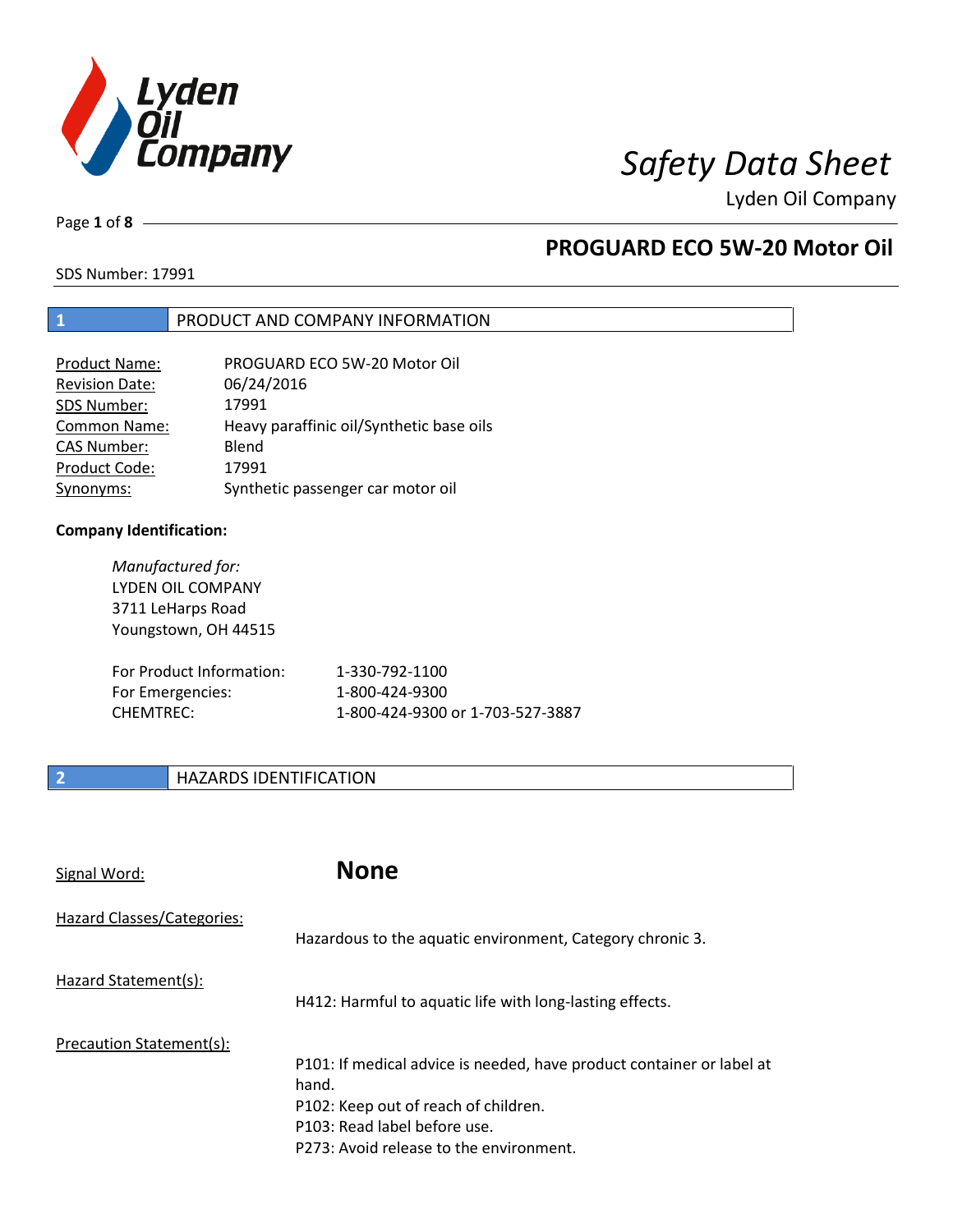

Lyden Oil Company

Page **2** of **8**

## **PROGUARD ECO 5W-20 Motor Oil**

SDS Number: 17991

Other Hazard Statement(s):

Repeated exposure may cause skin dryness or cracking.

|  | COMPOSITION / INFORMATION ON INGREDIENTS |  |
|--|------------------------------------------|--|
|--|------------------------------------------|--|

Ingredients:

*Mixture of the substances listed below with nonhazardous additions.* 

| <b>Chemical Name</b>                                      | <b>CAS Number</b> | Percentage |
|-----------------------------------------------------------|-------------------|------------|
| Distillates (petroleum), solvent-dewaxed heavy paraffinic | 64742-65-0        | 70-90      |
| Synthetic base oils                                       | N/A               | $10-30$    |
| Additives                                                 | N/A               | $5 - 15$   |
| Zinc Alkyldithiophosphate                                 | 68649-42-3        | $<$ 5      |

*\*Any concentration shown as a range is to protect confidentiality or is due to batch variation.*

**4** FIRST AID MEASURES

### Description of First Aid Measures:

| Inhalation:   |                                                                                                                   |
|---------------|-------------------------------------------------------------------------------------------------------------------|
|               | If symptoms develop, move victim to fresh air. If symptoms persist,<br>obtain medical attention.                  |
| Skin Contact: |                                                                                                                   |
|               | Wash with soap and water. Remove contaminated clothing and wash<br>before reuse. Get medical attention if needed. |
| Eye Contact:  |                                                                                                                   |
|               | Rinse opened eye for several minutes under running water. If<br>symptoms persist, consult medical attention.      |
| Ingestion:    |                                                                                                                   |
|               | Rinse mouth with water. If symptoms develop, obtain medical<br>attention.                                         |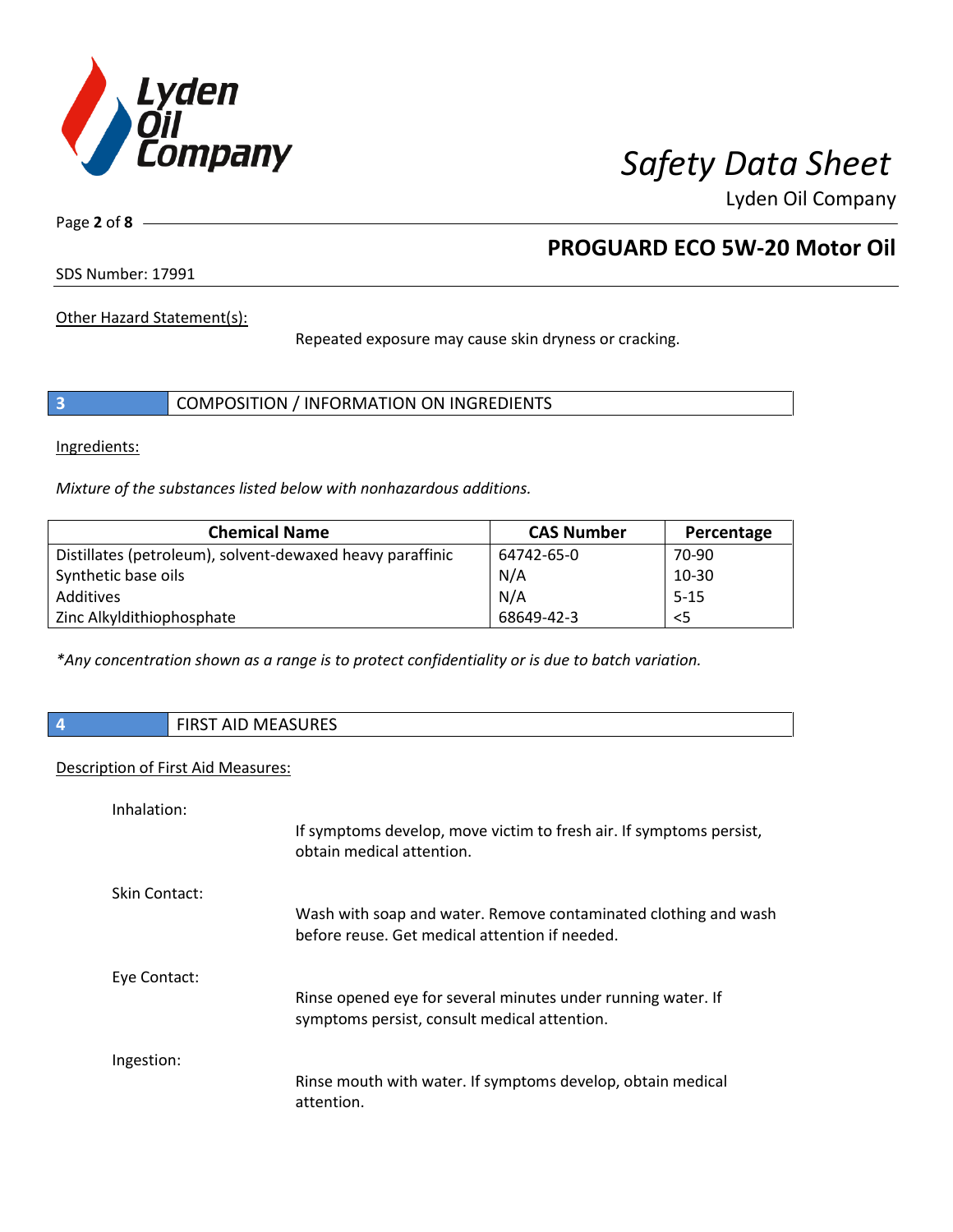

 **PROGUARD ECO 5W-20 Motor Oil** 

Lyden Oil Company

SDS Number: 17991

Page **3** of **8**

## Symptoms and Effects, both acute and delayed: No further relevent data available. Recommended Actions: Treat symptomatically. Call a doctor or poison control center for guidance. **5** FIRE FIGHTING MEASURES Recommended Fire-Extinguishing Equipment: Use dry powder, foam, or carbon dioxide fire extinguishers. Water may be ineffective in fighting an oil fire unless used by experienced fire fighters. Possible Hazards During a Fire: Hazardous combustion products may include: A complex mixture of airborne solid and liquid particulates and gases (smoke). Carbon monoxide. Unidentified organic and inorganic compounds. Recommendations to Firefighters: No special measures required. **6** ACCIDENTAL RELEASE MEASURES Personal Precautions: Avoid contact with skin, eyes, and clothing. Keep away from sources of ignition. Emergency Procedures: Contain spilled material, collect in suitable and

properly labled containers.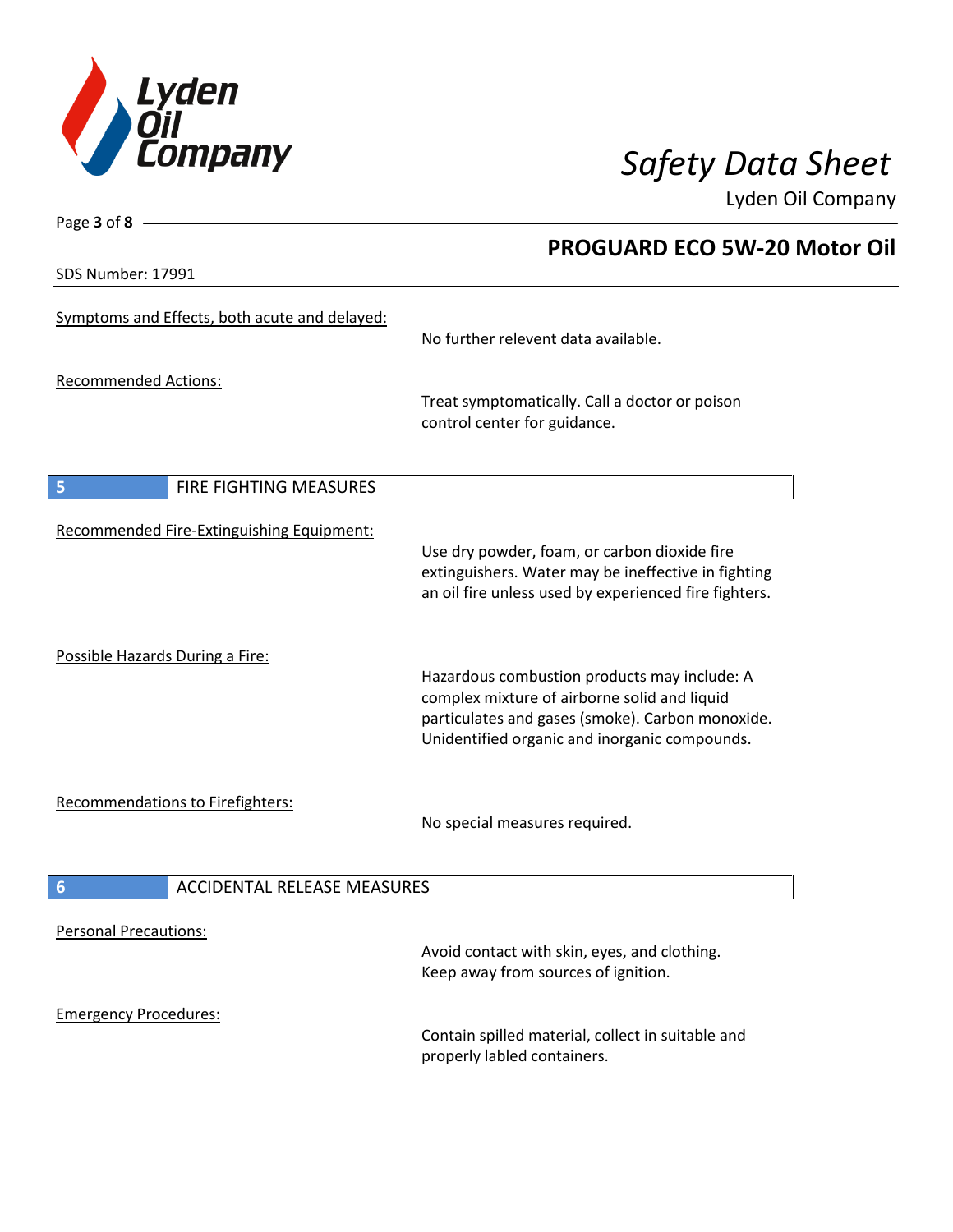

Page **4** of **8**

# *Safety Data Sheet*

Lyden Oil Company

|                                   | <b>PROGUARD ECO 5W-20 Motor Oil</b>                                                      |
|-----------------------------------|------------------------------------------------------------------------------------------|
| <b>SDS Number: 17991</b>          |                                                                                          |
| <b>Environmental Precautions:</b> |                                                                                          |
|                                   | Do not allow to reach sewage system or any water<br>course.                              |
|                                   | Do not allow to enter ground waters.                                                     |
| Cleanup Procedures:               |                                                                                          |
|                                   | Pick up excess with inert absorbant material.                                            |
| 7                                 | <b>HANDLING AND STORAGE</b>                                                              |
| <b>Handling Precautions:</b>      |                                                                                          |
|                                   | Handle with care and avoid spillage on the floor.                                        |
|                                   | Do not cut, weld, drill, grind, braze, or solder<br>container.                           |
| <b>Storage Requirements:</b>      |                                                                                          |
|                                   | Keep container tightly sealed.<br>Keep away from sources of ignition.                    |
|                                   |                                                                                          |
| 8                                 | EXPOSURE CONTROLS / PERSONAL PROTECTION                                                  |
| <b>Exposure Limits:</b>           |                                                                                          |
|                                   | -64742-65-0 Distillates (petroleum), solvent-dewaxed heavy paraffinic (70-90%):          |
|                                   | ACGIH TLV - Long-term value: 5mg/m <sup>3</sup>                                          |
|                                   | OSHA PEL - Long-term value: 5mg/m <sup>3</sup>                                           |
| <b>Engineering Controls:</b>      |                                                                                          |
|                                   | All ventilation should be designed in accordance<br>with OSHA standard (29 CFR 1910.94). |
| Personal Protective Equipment:    |                                                                                          |
|                                   | Wash hands before breaks and at the end of work.<br>Use safety glasses and gloves.       |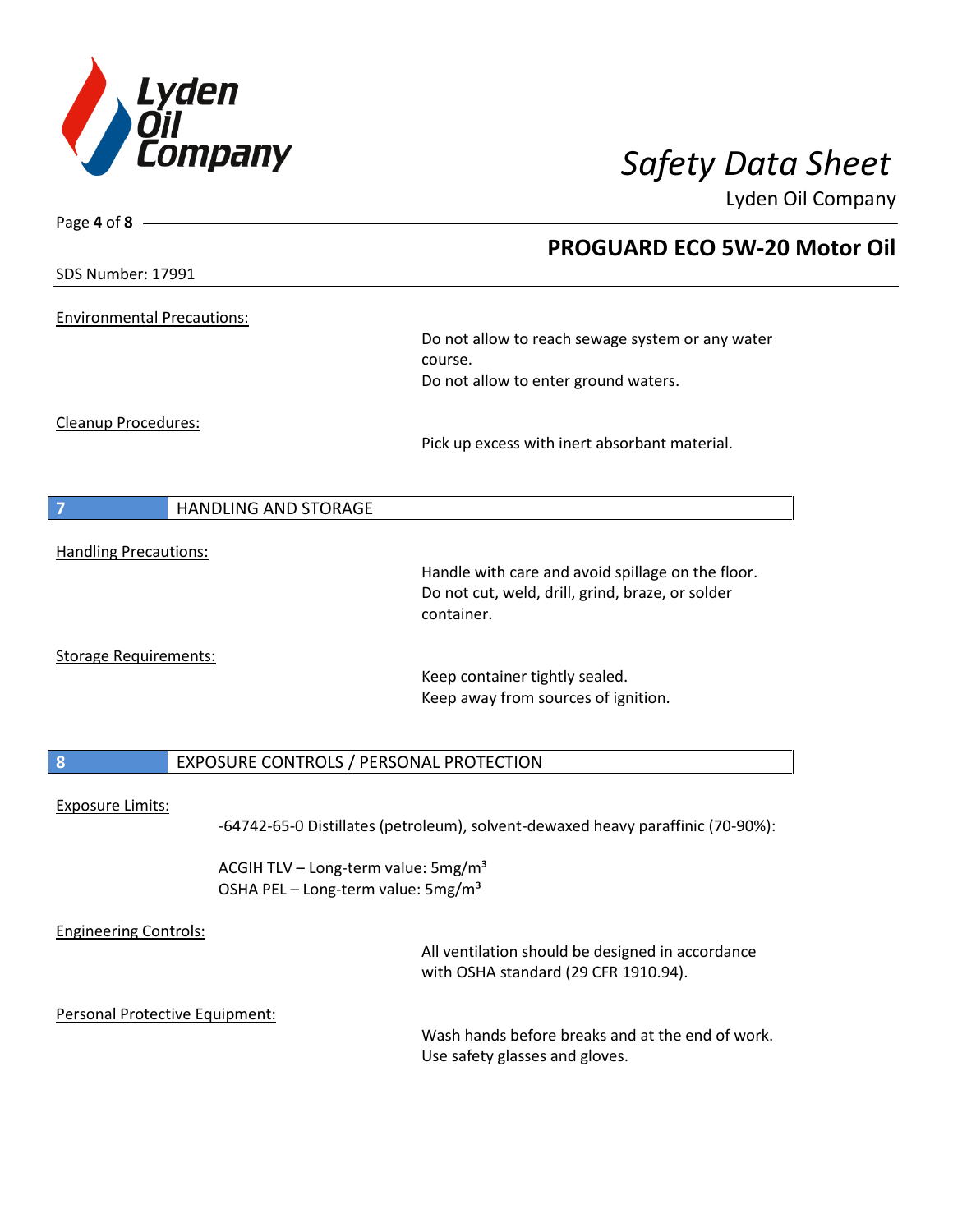

Lyden Oil Company

Page **5** of **8**

### **PROGUARD ECO 5W-20 Motor Oil**

| SDS Number: 17991 |  |
|-------------------|--|
|                   |  |

## **9 PHYSICAL AND CHEMICAL PROPERTIES**

| Color:                        | Amber                                         |
|-------------------------------|-----------------------------------------------|
| <b>Physical State:</b>        | Liquid                                        |
| Odor:                         | Data not available                            |
| Odor Threshold:               | Data not available                            |
| pH:                           | Data not available                            |
| Melting Point:                | Data not available                            |
| <b>Boiling Point:</b>         | Data not available                            |
| <b>Boiling Range:</b>         | Data not available                            |
| Flash Point:                  | 176.7° C / 350.1° F (COC Method)              |
| <b>Evaporation Rate:</b>      | Data not available                            |
| Flammability:                 | Data not available                            |
| Flammability Limits:          | Data not available                            |
| Vapor Pressure:               | Data not available                            |
| Vapor Density:                | Data not available                            |
| <b>Relative Density:</b>      | 7.11 pounds per gallon at 60°F                |
| Solubilities:                 | Insoluble in water                            |
| <b>Partition Coefficient:</b> | Data not available                            |
| Auto-Ignition Temperature:    | Data not available                            |
| Decomposition Temperature:    | Data not available                            |
| Viscosity:                    | 8.0 mm <sup>2</sup> /sec (kinematic at 100°C) |

| Stability:                  | Stable under normal conditions.                                  |
|-----------------------------|------------------------------------------------------------------|
| Reactivity:                 | Not reactive under normal conditions.                            |
| Conditions to Avoid:        | Extreme temperature, sparks, open flame, and<br>direct sunlight. |
| <b>Hazardous Reactions:</b> | No known hazardous reactions.                                    |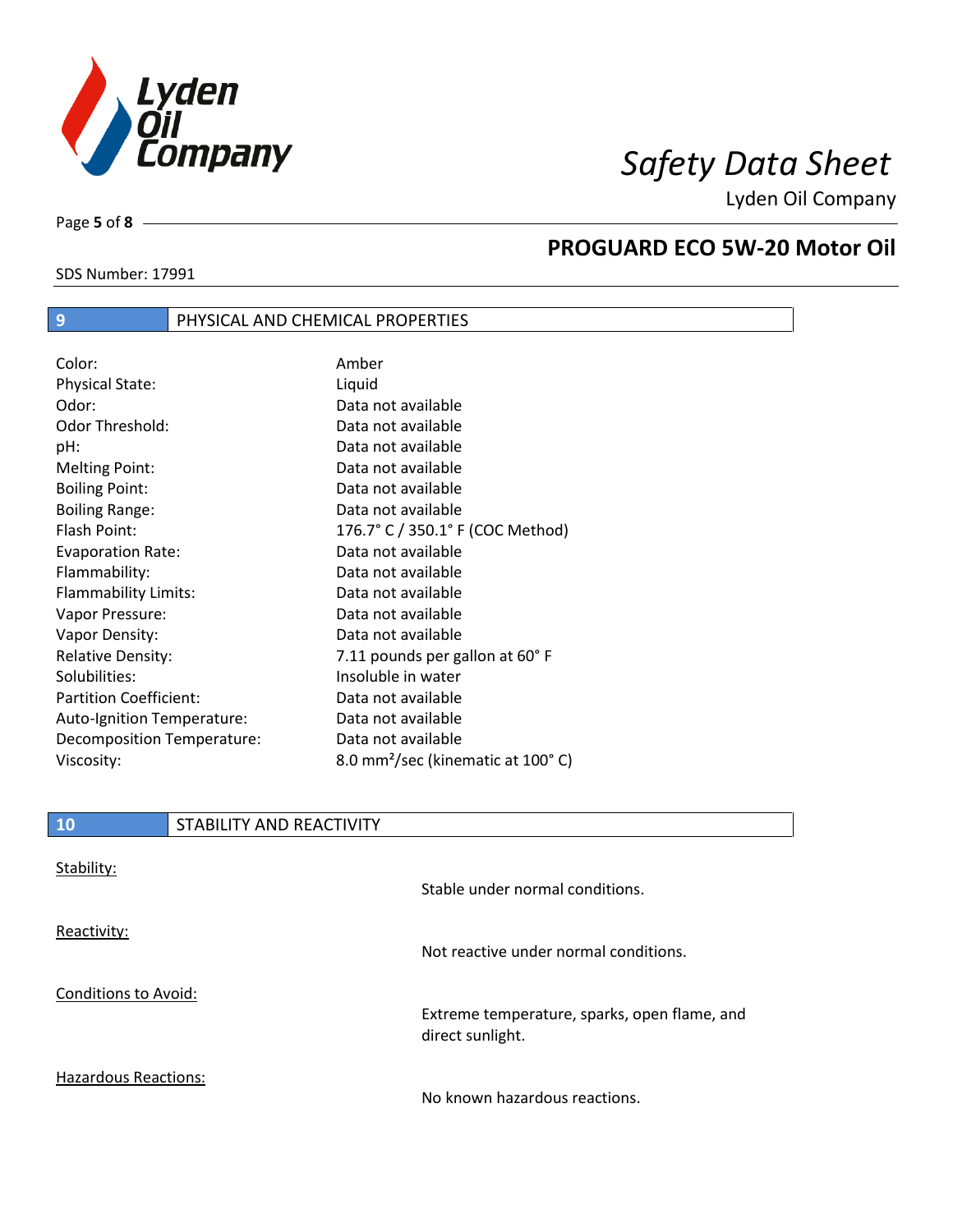

Lyden Oil Company

| Page 6 of 8 $-$                                      |                                                  |
|------------------------------------------------------|--------------------------------------------------|
|                                                      | <b>PROGUARD ECO 5W-20 Motor Oil</b>              |
| SDS Number: 17991                                    |                                                  |
|                                                      |                                                  |
| Incompatible Materials:                              | No further relevant information available.       |
|                                                      |                                                  |
| <b>Decomposition Products:</b>                       | Hazardous decomposition products are not         |
|                                                      | expected to form.                                |
|                                                      |                                                  |
| <b>TOXICOLOGICAL INFORMATION</b><br>11               |                                                  |
|                                                      |                                                  |
| Routes of Exposure:                                  | Skin and eye contact are the primary routes of   |
|                                                      | exposure although exposure may occur following   |
|                                                      | accidental ingestion.                            |
| <b>Exposure Effects:</b>                             |                                                  |
|                                                      | Repeated skin contact may cause dermatitis or an |
|                                                      | oil acne.                                        |
| Measures of Toxicity:                                |                                                  |
|                                                      | No test data available.                          |
| Carcinogenic/Mutagenic Precautions:                  |                                                  |
|                                                      | Non-carcinogenic and not expected to be          |
|                                                      | mutagentic.                                      |
|                                                      |                                                  |
| <b>ECOLOGICAL INFORMATION</b><br>12                  |                                                  |
| <b>Ecological Precautions:</b>                       |                                                  |
|                                                      | Avoid exposing to the environment.               |
| <b>Ecological Effects:</b>                           |                                                  |
| No specific environmental or aquatic data available. |                                                  |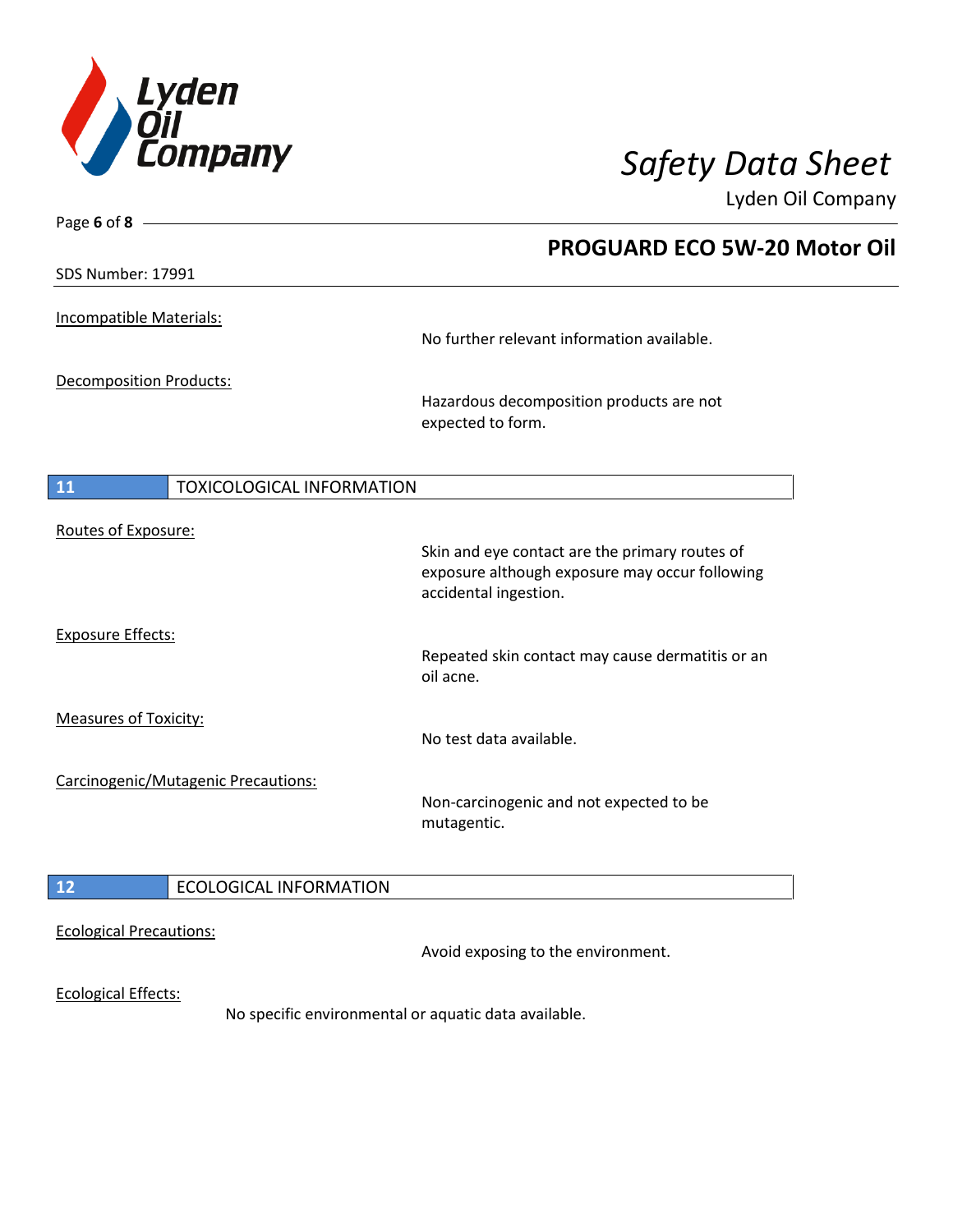

 **PROGUARD ECO 5W-20 Motor Oil** 

Lyden Oil Company

SDS Number: 17991

| 13                                                                                                | <b>DISPOSAL CONSIDERATIONS</b>                                                       |                                                                                             |
|---------------------------------------------------------------------------------------------------|--------------------------------------------------------------------------------------|---------------------------------------------------------------------------------------------|
| Disposal Methods:                                                                                 |                                                                                      | Dispose of waste material in accordance with all<br>local, state, and federal requirements. |
| <b>Disposal Containers:</b>                                                                       |                                                                                      | Use properly approved container for disposal.                                               |
| <b>Special Precautions:</b>                                                                       |                                                                                      | Do not flush to surface waters or drains.                                                   |
| 14                                                                                                | <b>TRANSPORT INFORMATION</b>                                                         |                                                                                             |
| <b>UN Number:</b><br><b>UN Shipping Name:</b><br><b>Transport Hazard Class:</b><br>Packing Group: | Data not available<br>Data not available<br>Data not available<br>Data not available |                                                                                             |
| <b>Environmental Hazards:</b>                                                                     |                                                                                      | Data not available                                                                          |
| <b>Bulk Transport Guidance:</b>                                                                   |                                                                                      | Data not available                                                                          |
| <b>Special Precautions:</b>                                                                       |                                                                                      | Not regulated by DOT.                                                                       |
|                                                                                                   |                                                                                      |                                                                                             |

This material and all of its components are listed on the Inventory of Existing Chemical Substances under the Toxic Substances Control Act.

SARA Section 313: Contains <1% Zn

**15** REGULATORY INFORMATION

Page **7** of **8**